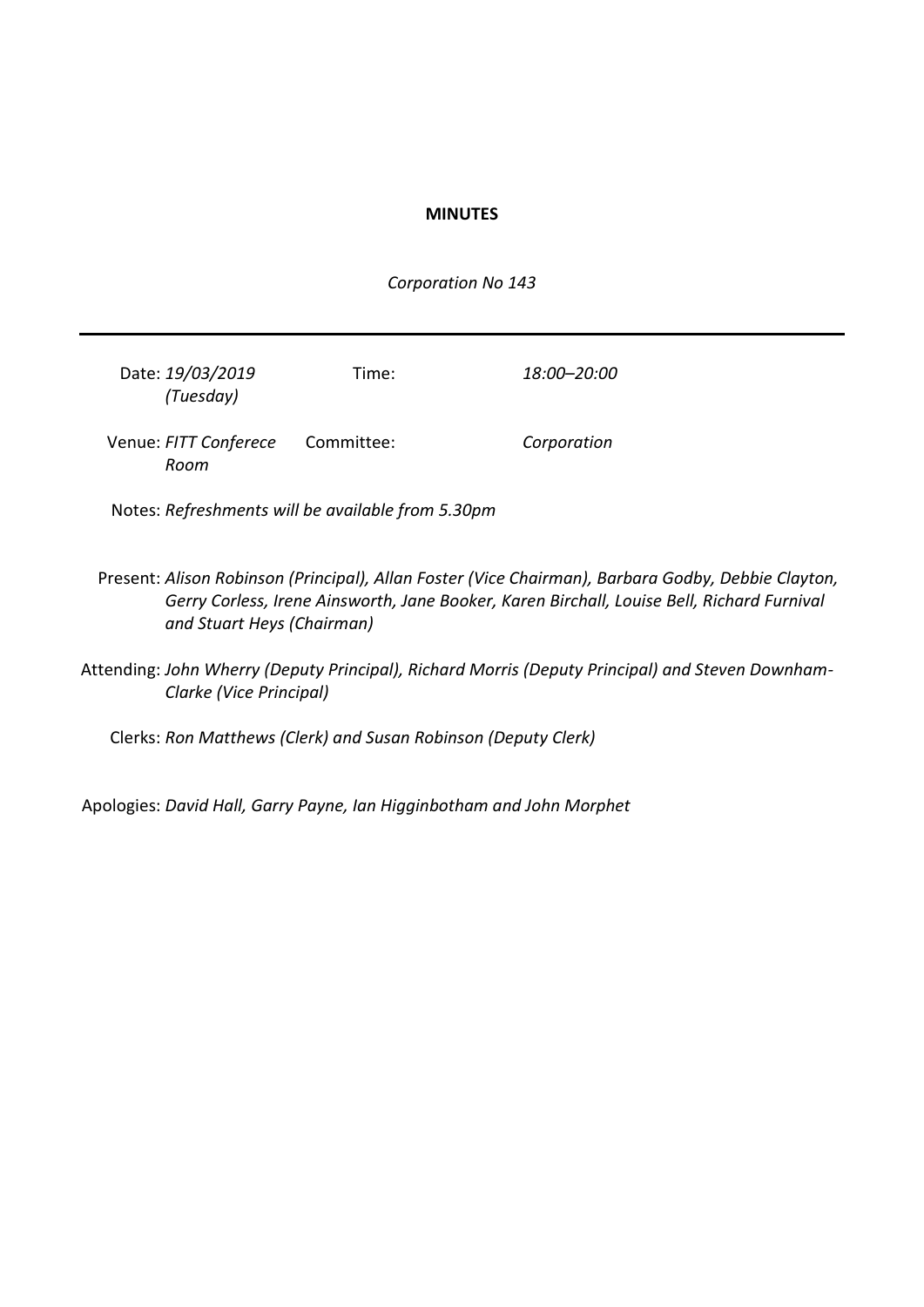### *Public* Minutes

Item number: Item description:

#### **01.19** *Attendance of Co-opted Governor and College Management*

*Decision*

Standing Order 13 states that:

*As a matter of policy all meetings of the Corporation and its Committees will be held in private. The agendas and minutes and supporting papers of its public business will be made available to the general public.*

# *However:*

*(a) The Principal shall be authorised to invite members of staff to attend in their employed capacity for both public and confidential business as appropriate and in accordance with Standing Order 25.*

*(b) The Corporation however, may exclude members of staff from attending any business that it deems necessary.*

*(c) Attendance by other persons shall be at the discretion of the Corporation following advice from the Principal or Clerk.*

# **Resolved:**

**That Management attend the public and confidential parts of the meeting.**

#### **02.19** *Apologies for Absence*

*Record*

Apologies for absence had been received from Ian Higginbotham, John Morphet, Garry Payne and David Hall.

Allan Foster left the meeting after discussion of the first two papers of item 24.19 on the confidential agenda.

#### **03.19** *Declarations of Interest*

*Record*

There were no declarations of interest made in respect of items on the public agenda.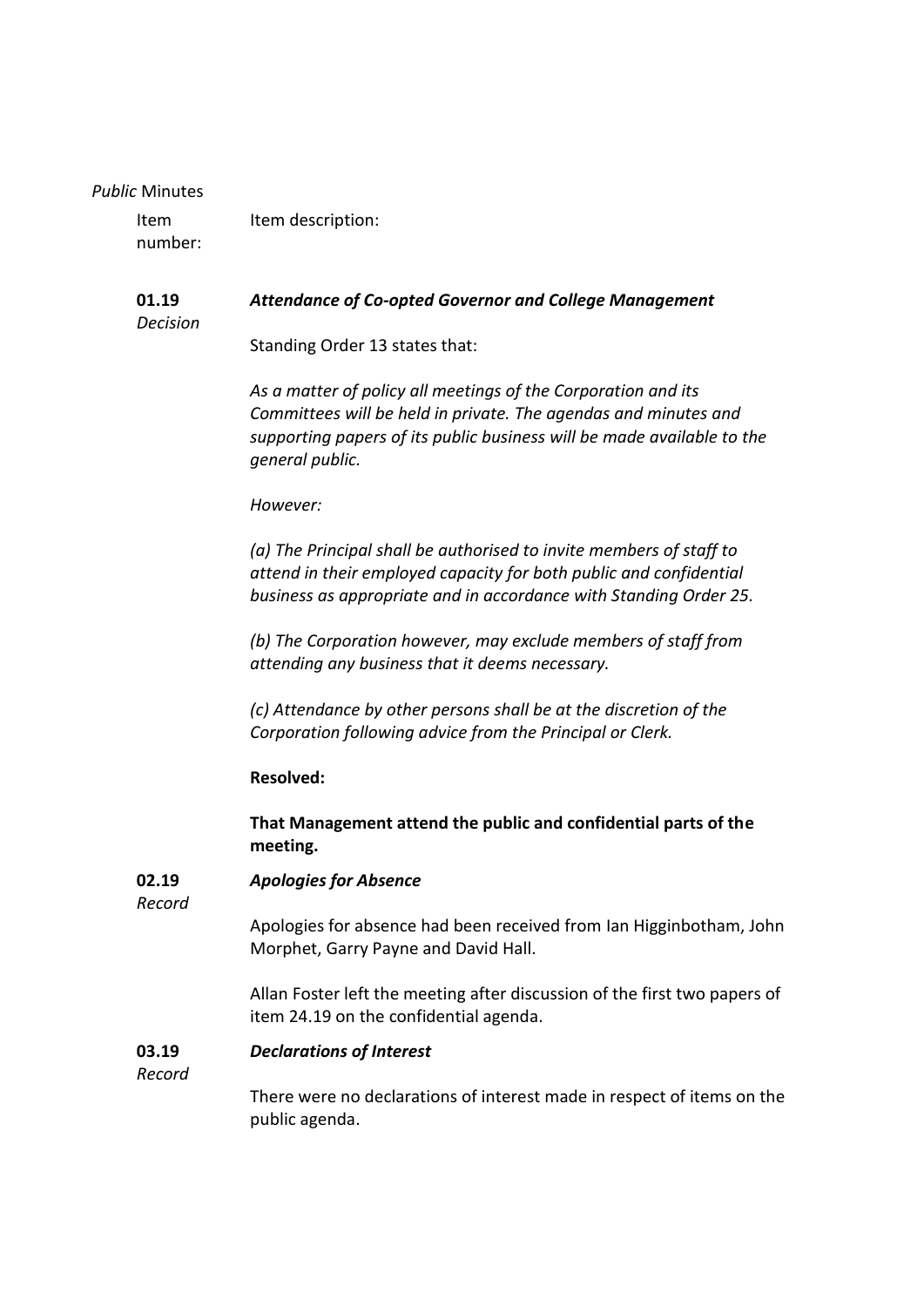#### **04.19** *Minutes of Previous Meeting*

*Decision*

The minutes of meeting number 142 held on Tuesday 11 December 2018, published on the extranet, were signed and agreed as a true and correct record of the meeting.

#### **05.19** *Chair Update*

*Decision*

The Chair welcomed all to the meeting and in view of a full agenda directed proceedings to continue as matters would be discussed throughout the meeting.

#### **06.19** *Correspondence*

*Decision*

Corporation gave consideration to two items of correspondence.

# **Annual Report from Richard Atkins, FE Commissioner.**

The report summary indicated timely support had been available to Colleges and good use made of the newly introduced diagnostic assessments. Eight Colleges went into formal intervention compared to 20 colleges last year.

The FE Commissioner advised that, 'Colleges needed to ensure they had a costed curriculum plan, setting out margins by course, and boards need clear and accurate management information to support this. The board should have a clear focus on teaching, learning and assessment, and have a clear mission that the organisation understands, which provides context for all board decisions. Colleges need to be realistic, particularly about forecasted revenue, and have the right expertise to do this, and governors need to have the strength and expertise to challenge robustly.'

# **Funding for academic year 2019 to 2020 for people aged over 16**

The explanatory letter from Peter Mucklow, National Director for Young People, Education and Skills Funding Agency contained information on the different levels of funding, timelines, rates, and associated developments.

# **Resolved:**

# **That the correspondence be received.**

#### **07.19** *Corporation Vacancies*

*Decision*

Following an interview Higher Education student, Ryan Clusky had been proposed as a Student Governor.

Two Further Education students were due to be interviewed to fill the second student governor position on the Board.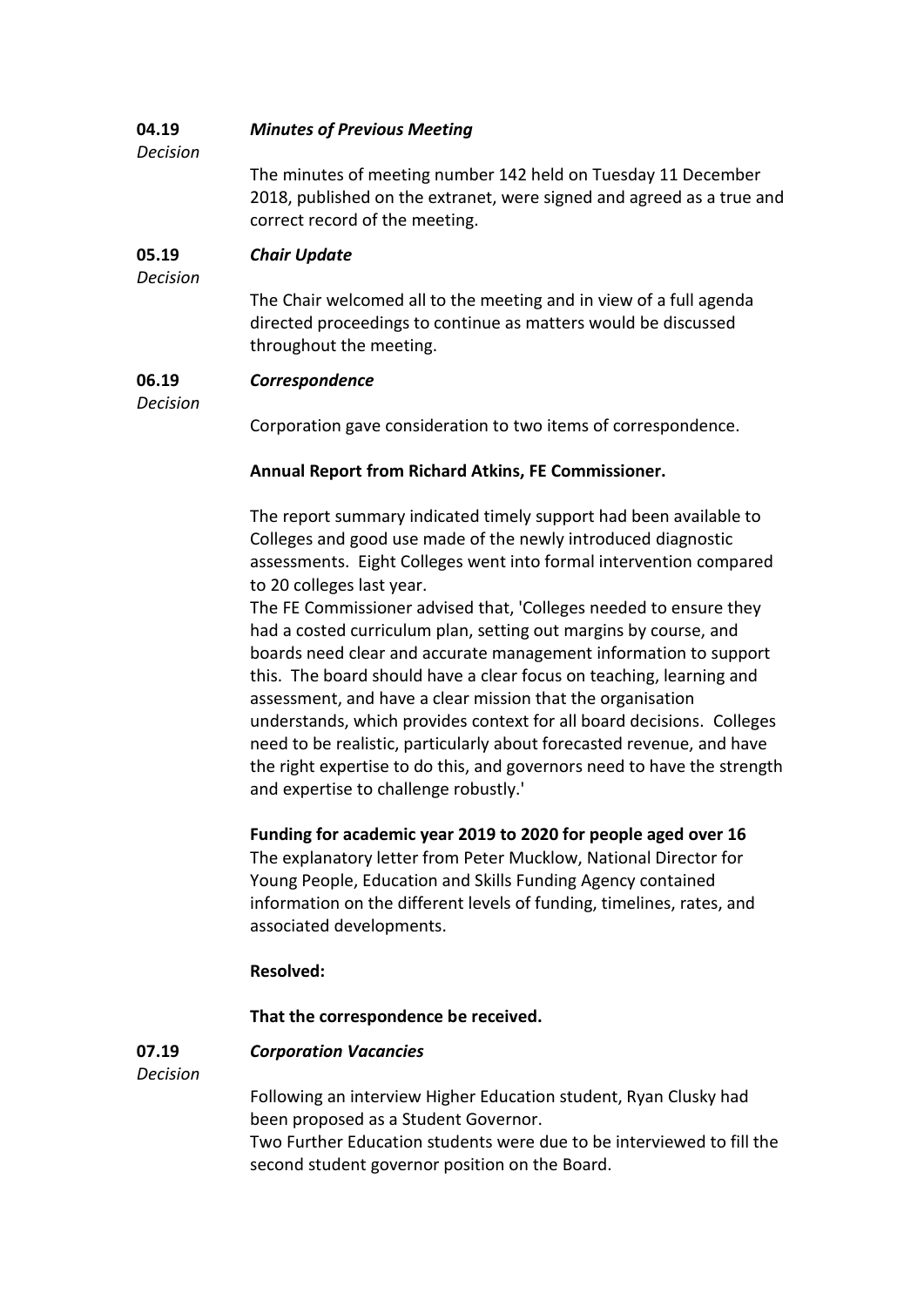The vacancy to fill the Teaching Representative Governor had been advertised and two candidates nominated. Louise Bell from Animal Studies had won the subsequent election.

It was proposed to move the Support Staff Governor, Debbie Clayton, from Finance and Resources Committee to Quality and Standards Committee. Debbie had originally been appointed to Audit & Governance Committee but moved to Finance & Resources Committee as the Board adhered to guidance to restrict membership to independent governors.

**Following due consideration it was resolved that:**

- 1. **Ryan Clusky be appointed as student Governor for the remainder of the academic year.**
- 2. **That Louise Bell be appointed as teaching staff Governor for a four year term.**
- 3. **That Debbie Clayton move from Finance & Resources Committee to serve on Quality & Standards Committee.**

#### **08.19** *Report of the Myerscough Students Union*

*Decision*

Corporation gave consideration to the MSU report. The report provided details of fundraising, community and social activities.

Members were appreciative of the information provided, the range of activities and commented on the value of the MSU community links.

# **Resolved:**

**That the MSU Report be received.**

#### **09.19** *Governors Involvement Strategy*

*Decision*

Governors informed Corporation of any involvement they have had with the College since the last meeting.

Barbara Godby had attended a curriculum managers meeting where she observed operational College business across the learning areas and specifically met with Chris Jack the recently appointed General Education manager who led the team delivering maths and English education. She reported on an interesting and engaging meeting giving her some overview of College provision. As members were aware maths and English delivery is highlighted as a challenge to the College. From this visit Barbara fed back that she had received assurance on current delivery and long term strategy. It was noted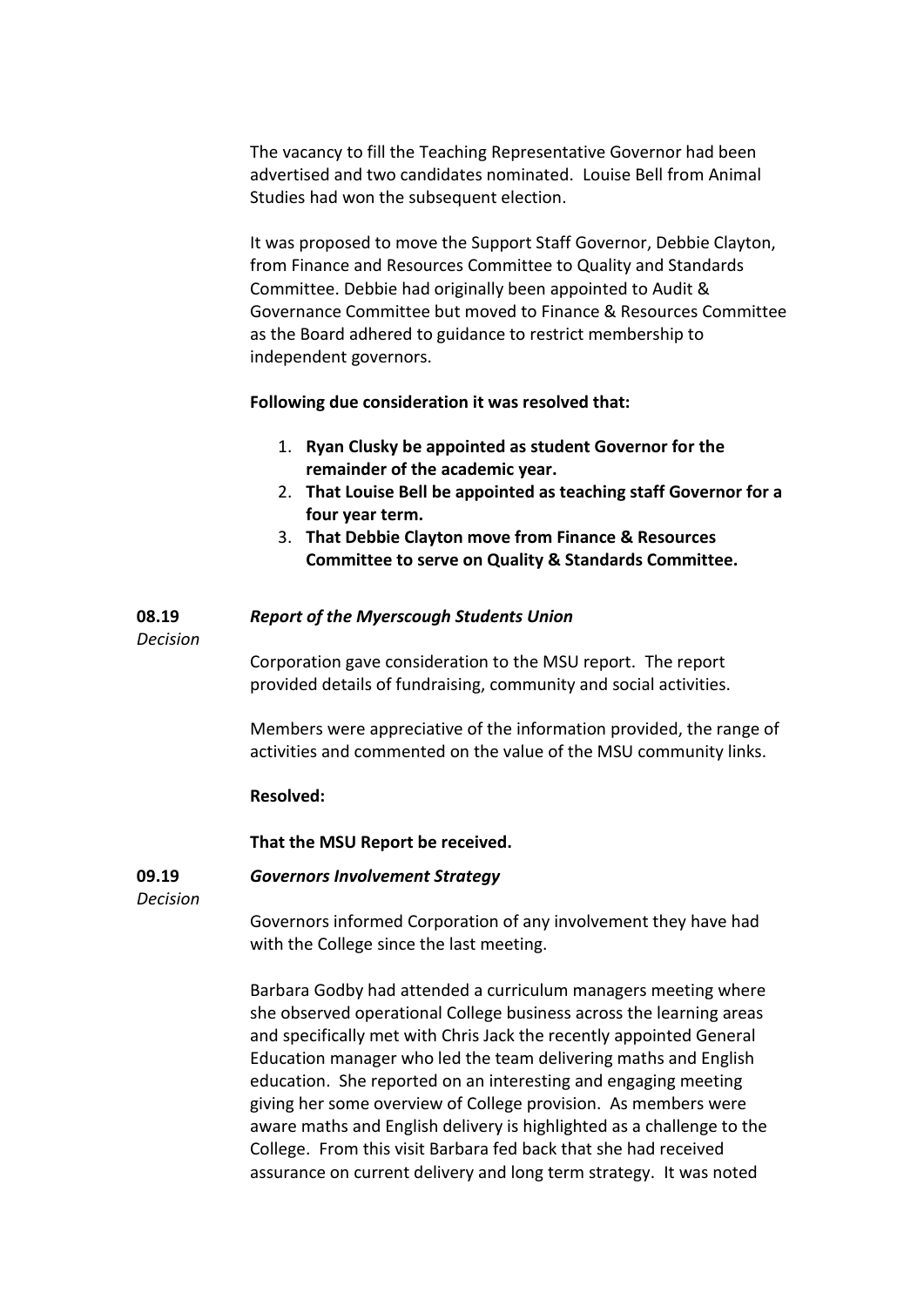that Chris was an internal appointment and due to staff absence had had to continue teaching for an interim period.

Karen Birchall and Ian Higginbotham had attended the inaugural Careers Cafe which had been well attended. Karen had also attended the FE course reps meeting.

The Chair reported on the initiative to eat in Richmond's Restaurant prior to Committee meetings. He commented on the Board being visible. John Morphet had toured the catering facilities.

Jane Booker, safeguarding EDI link had attended a staff refresher safeguarding course and would attend a new staff safeguarding induction session.

The College was celebrating its 125th anniversary this year. Events would be taking place throughout the year with the launch being a photograph and celebratory cake at the FFIT Centre on 25 March to mark the lease of the first farm. Governors were invited to the occasion.

Events were circulated regularly by the Deputy Clerk with Governors welcome to request a bespoke visit. MiKE, the fortnightly staff Ebulletin which is circulated to governors serves as a two way communication strand to promote opportunities from both perspectives.

### **Resolved:**

**That the update on Governor Engagement be received.**

**10.19** *Decision* *Report of the Audit and Governance Committee 5 February 2019*

Corporation gave consideration to the report of the Audit and Governance Committee held on 5 February 2019.

# **Matter for Decision The Colleges Senior Postholder Remuneration Code**

A draft of the Code had previously been reported to Committee and Corporation.

The Committee had considered the amended Code and how the Code of Good Governance, which Corporation had adopted in 2015, was updated to reflect the changes and recommendation to the Corporation that it be adopted.

Corporation concurred with Audit & Governance Committee recommendations.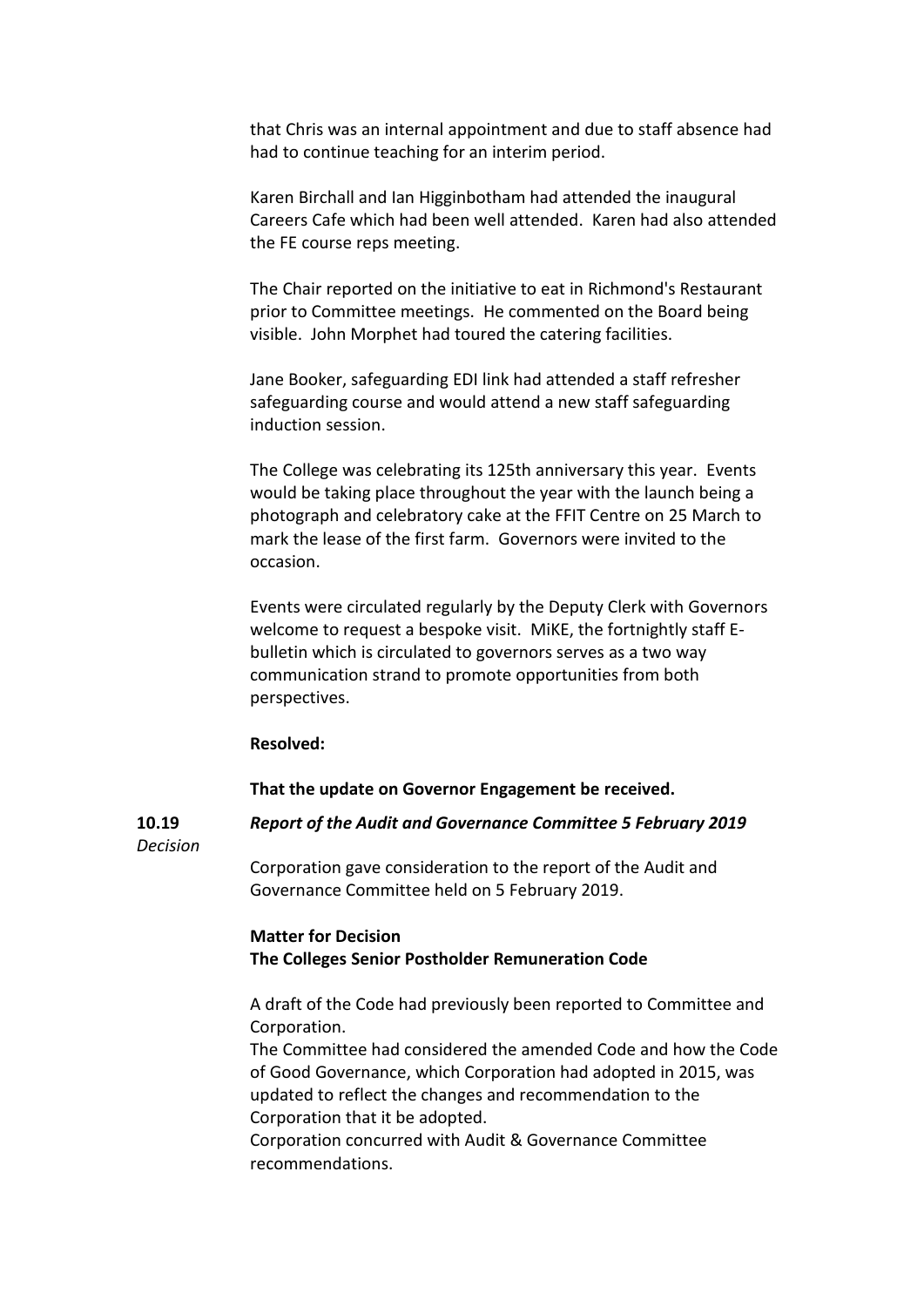# **Matters for Information Internal Audit Reports**

The Committee had given consideration to two Internal Audit reports. **General Data Protection Legislation (GDPR)** - The audit followed up on actions from earlier GDPR and Cyber Security reports. There had been good progress to compliance to GDPR regulations. Corporation noted that from the comprehensive GDPR action Plan five actions were ongoing relating to third party agreements, data storage and retention, policy updates, staff training and an update to the Information Assett registers. Corporation complimented Debbie Clayton, the Colleges Data Protection Officer on excellent work with regard to GDPR initiatives and compliance.

**Internal Audit Progress Report** - The audit provided an update on progress against the Internal Audit Plan for 2018 / 19. Two assignments had been completed, Procurement Framework Advisory Review and GDPR Review. The Procurement Audit had been added to the programme following a recommendation from the Finance & Resources Committee. Audits on Apprenticeships, the Safeguarding Framework, FE Students Health & Safety whilst conducting Work Experience and the Follow Up would be carried out later in the year. Corporation noted internal audits would be held week commencing 25 March, as such there would not be a meeting of Audit & Governance Committee in April as the reports would not be released in time. Reports would be considered at the July meeting of the Committee.

# **Internal Audit Progress Report and Summary Report Update**

The Committee had expressed satisfaction in progress on the 2017/2018 and 2018/2019 recommendations.

### **Strategic Risk Management Summary Plan**

Two new risks had been identified and added to the register: 1e, 'Breakdown of Myerscough UCLAN Partnership' and 5g, 'Failure to meet ongoing conditions of registration for Office for Students'. These risks recognise the importance of Higher Education within the College strategy. BREXIT was a regular agenda item at senior level.

#### **Data Returns Report**

All reports had been submitted on time.

### **Sub-contractor Arrangements 2018 - 2019**

The report had been issued to the Committee as prescribed by the funding body. The budget for this delivery had been approved by Corporation in July 2018. Monitoring of the various activities contributes to the Board's assurance framework. The report provided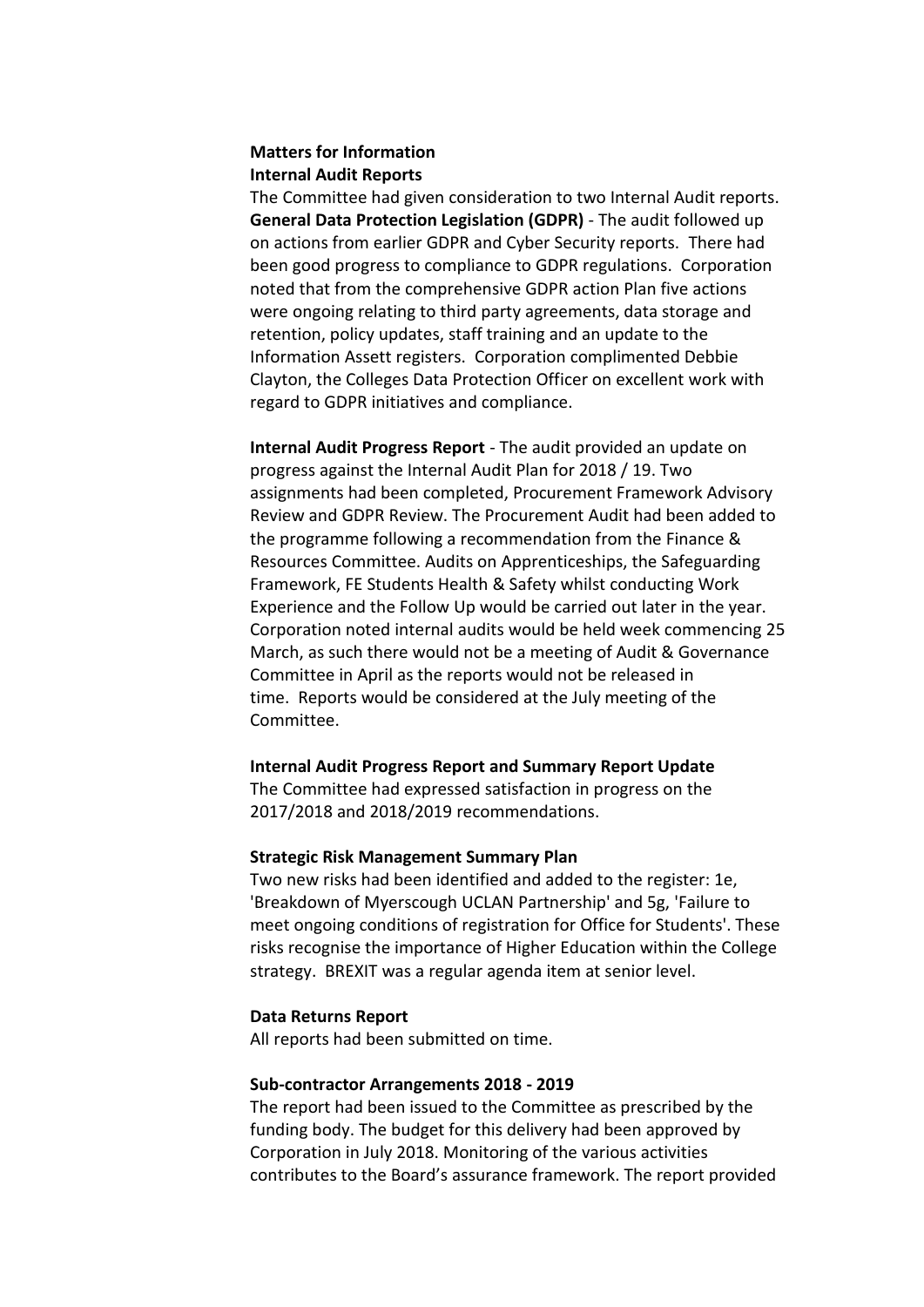detail of numbers enrolled, the funding value, success rates and the reasons for subcontracting the provision. Audit arrangements ensured College complied with ESFA requirements regarding providers who subcontract to a value in excess of £100k funded provision. Members noted the subcontracted provision widened participation and served local community needs.

# **ESFA Financial Audit November 2018**

Members had noted the audit opinion and recommendations arising from the ESFA's Provider Assurance Audit of Myerscough College. The College had been selected as part of the ESFA's annual random sample for 2017/18.

The outcome was overall positive, with the ESFA finding that the final funding claims 2017 / 18 as defined had, 'in all material effects been properly compiled in accordance with the ESFAs funding rules 2017 / 18'.

As members were aware the audit had led to the reclaim of English and maths funding to apprentices of £39k and learning support funding for apprentices of £82k. The reclaim had been included in the accounts for the financial year 2017/18 and the 2018/19 budget.

# **Instrument and Articles of Governance**

The Clerk's review of the Instrument and Articles of Governance would be completed by the June 2019 meeting to which a paper would be submitted with recommendations.

## **Corporation Vacancies**

Reported earlier in the meeting, item 7.19 refers.

# **Governance Quality Improvement Plan 2018 / 2019**

Updates were noted.

#### **Governor Training**

The Governor Away Event for 2019 was confirmed as Friday 29 March 2019.

The briefing requested by the Finance & Resources Committee had been held on 28 February 2019.

### **Resolved:**

**1. That the Amended Code of Good Governance which incorporated the Senior Post Holder Remuneration Code be adopted.**

# **2. That the Matters for Information be received.**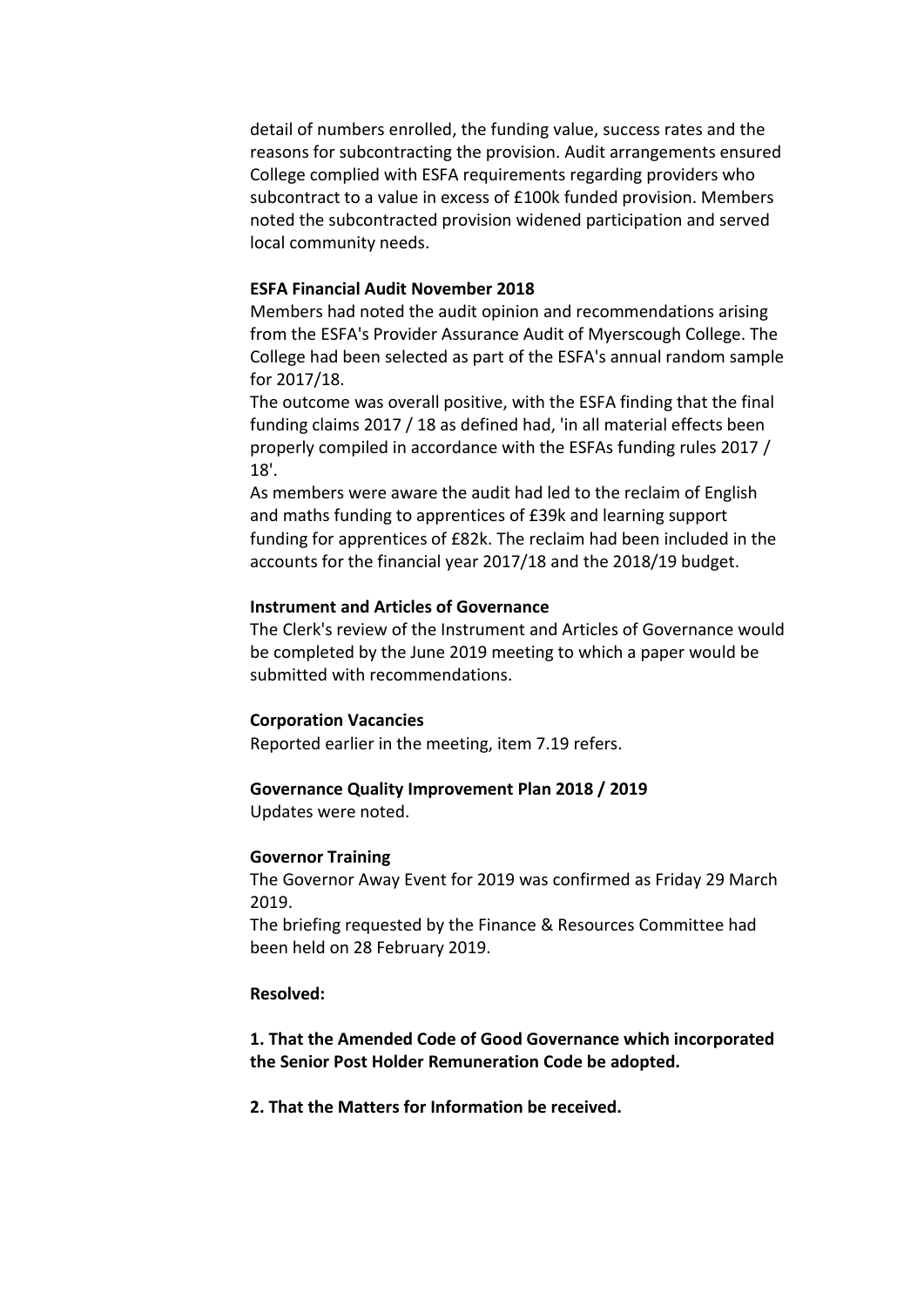#### **11.19** *Report of the Quality and Standards Committee 26 February 2019*

*Decision*

Corporation gave consideration to the report of the Quality & Standards Committee of 26 February 2019.

Before presenting the report the Chair of Quality & Standards Committee congratulated Louise Bell on her appointment as teaching staff governor and extended a warm welcome to her and Debbie Clayton, Support Staff Governor to Quality & Standards Committee.

Irene Ainsworth was appointed as Vice Chair of the Committee for the remainder of the academic year.

The Committee had reviewed performance for the current year as follows:

- **Strategic Plan Progress Report 2017/2018.**
- **Current Year Data:**
- **Further Education (FE)**
- **Higher Education (HE)**
- **Apprenticeship & Skills Further Education (FE)**

The reports included details of strengths, areas for improvement, actions taken / to be taken and impact.

**FE** - Recruitment targets were being met with attendance at 96%. English and maths / Functional Skills remained challenging. Retention for 14 – 16 year olds was 94%, with attendance at 94% and punctuality at 99%.

The Adult Education Budget was currently below target. Focus on adult learner recruitment was leading to more take-up which was expected to meet the budget target with delivery being in-house. Corporation noted the review of work experience systems under the guidance of a newly appointed Work Experience Manager. Staff involvement in T Level qualifications research and consultation ensured the College was well placed to deliver successfully. Members noted evidence that equality and diversity continued to be promoted throughout the FE curriculum.

**HE** - As previously reported HE recruitment was challenging with HE full time number below target. This was reflected across the sector. Recruitment to year 1 programmes was above the previous year. Retention was high at 98%, with attendance at 90%.

Education Non-Continuation between years 1 & 2 was positive with the 10.1%, figure below the national average of 14% and below the College target of 12%.

There was a strong research action plan in place which included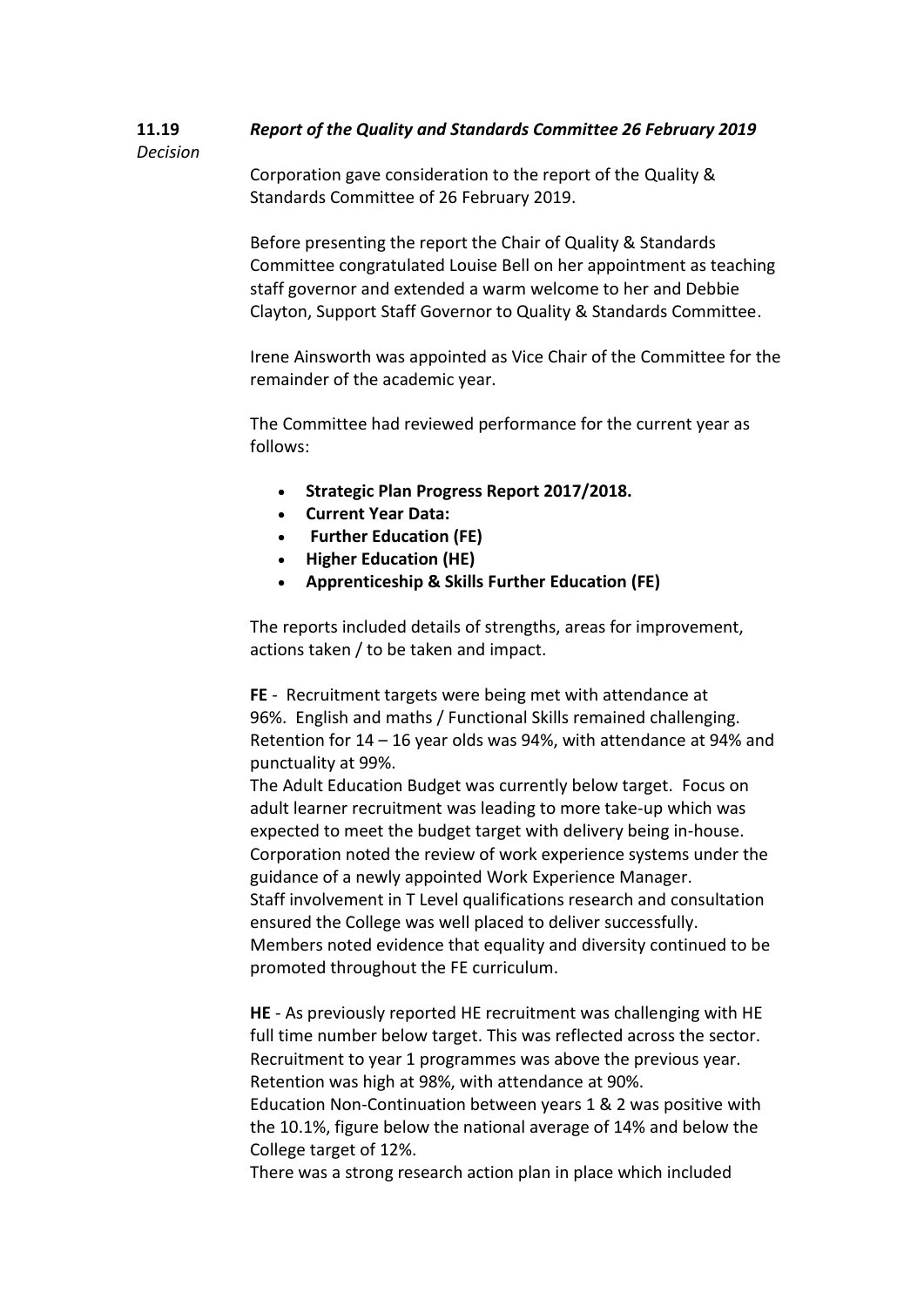collaborative projects.

College would remain Teaching Excellence Framework (TEF) 'Gold' and not resubmit as the requirement was to submit at least every two years. TEF metrics remained strong.

Corporation noted discussion of strategies in marketing and HE provision developments against a back drop of increased competition for a smaller pool of national students.

**Apprenticeship and Skills** the report illustrated overall and timely success anticipated as 75.4% and 71.8%. Whist overall was slightly below target both were above projected national performances. Whilst performance from last year had improved for the 24 plus age group concern now centred on the 16-18 age range. The service showed growth in some areas of delivery at a time of national decline but was not expected to reach the £3m budget target.

Corporation noted acknowledgement of the ongoing developments in improving quality in the monitoring and management of apprenticeships overall for both staff and student performance.

# **Teaching and Learning and Assessment Report**

The Vice Principal provided information on changes to lesson observations which were now developmental rather than a straight grade.

To date just over 27% of FE and HE staff had been observed with 22% of A&S and 23% of partnership staff having been observed. 92% of FE/HE Staff had reached the required standard with 73% of A & S staff and 100% of partnership staff.

The main strengths identified were learning methods (42%), learner behaviour (37%) and the use of industry/research practice (21%). The revised observations had resulted in a lower percentage completed at this time of year but it was anticipated that all staff would be observed a number of times by the end of the academic year. The Committee was assured of the rigour of the new process, which was aligned to the Ofsted process, positive staff feedback and quality judgements.

#### **LANDEX Peer Review Report**.

The report was considered as a separate item, minute 14.19 refers.

#### **Quality Improvement Plan (QIP) 2018/2019**

Quality & Standards Committee noted the QIP which showed progress against targets. The plan incorporated actions arising from the Landex Peer Review report.

### **Learner Voice**

The Committee had considered the reports on Learner Voice surveys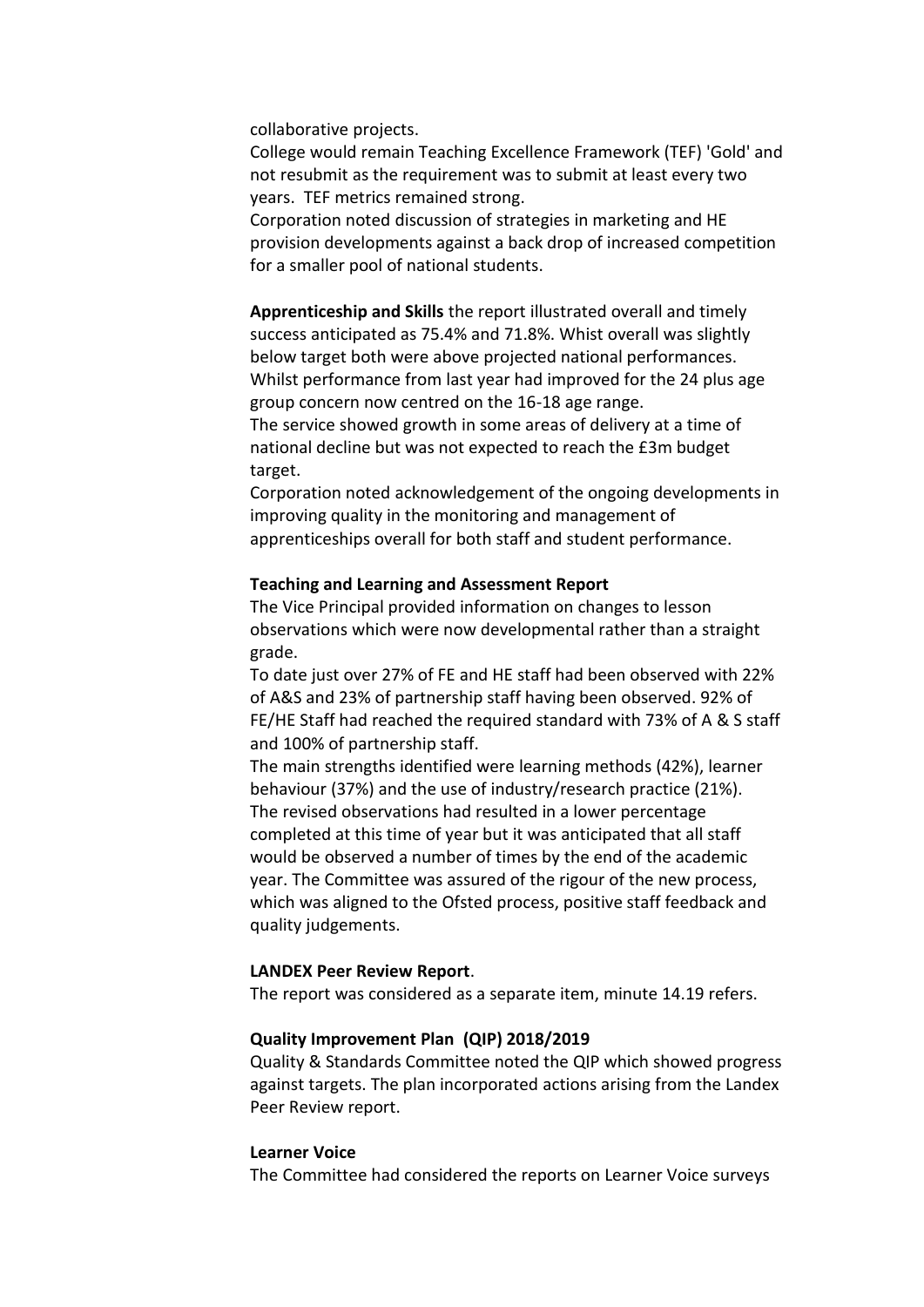which provided learner views on induction and Course Representatives meetings. Overall feedback was positive and results fed back to learning areas for action. The data was reviewed at cross college meetings and fed into academic and support self-assessment reports.

# **Quality Assurance Report**

The report outlined robust quality assurance policies and processes that were in place, validated as 'fit-for-purpose' by all awarding bodies.

Strengths and successes were analysed as were concerns and poor performance in an open and positive way.

# **Equality, Diversity and Inclusion Report**

Corporation had considered the draft version at its meeting in December 2018, minute 107.18 refers. At the meeting Corporation had expressed satisfaction with the report structure and information included to date. Corporation had expressed assurance that the College discharged its duties according to the legal framework. Quality & Standards Committee had considered the completed report with additional information added.

Corporation noted the Director of Student Support & Welfare had attended the meeting and discussed various changes and engaged in detailed dialogue with Members which included definitions of the Myerscough Community in terms of Centres and industry and ways to benchmark.

Corporation was made aware of developments in terms of managing safeguarding at the College through attention to staff roles, location and training.

# **Strategic Risk Register**

There had been no additions or amendments since the previous meeting.

Corporation commented on the extra layer of scrutiny on maths and English through a governor engagement visit and were pleased to hear of organised dynamic external networking with other Colleges to develop and share best practice.

There was comment on maximising income at the same time as ensuring quality of delivery and resources promoted the Myerscough brand as a leading College in land-based and sports provision.

# **Resolved:**

**That the report of the Quality & Standards Committee meeting held on 26 February 2019 be received.**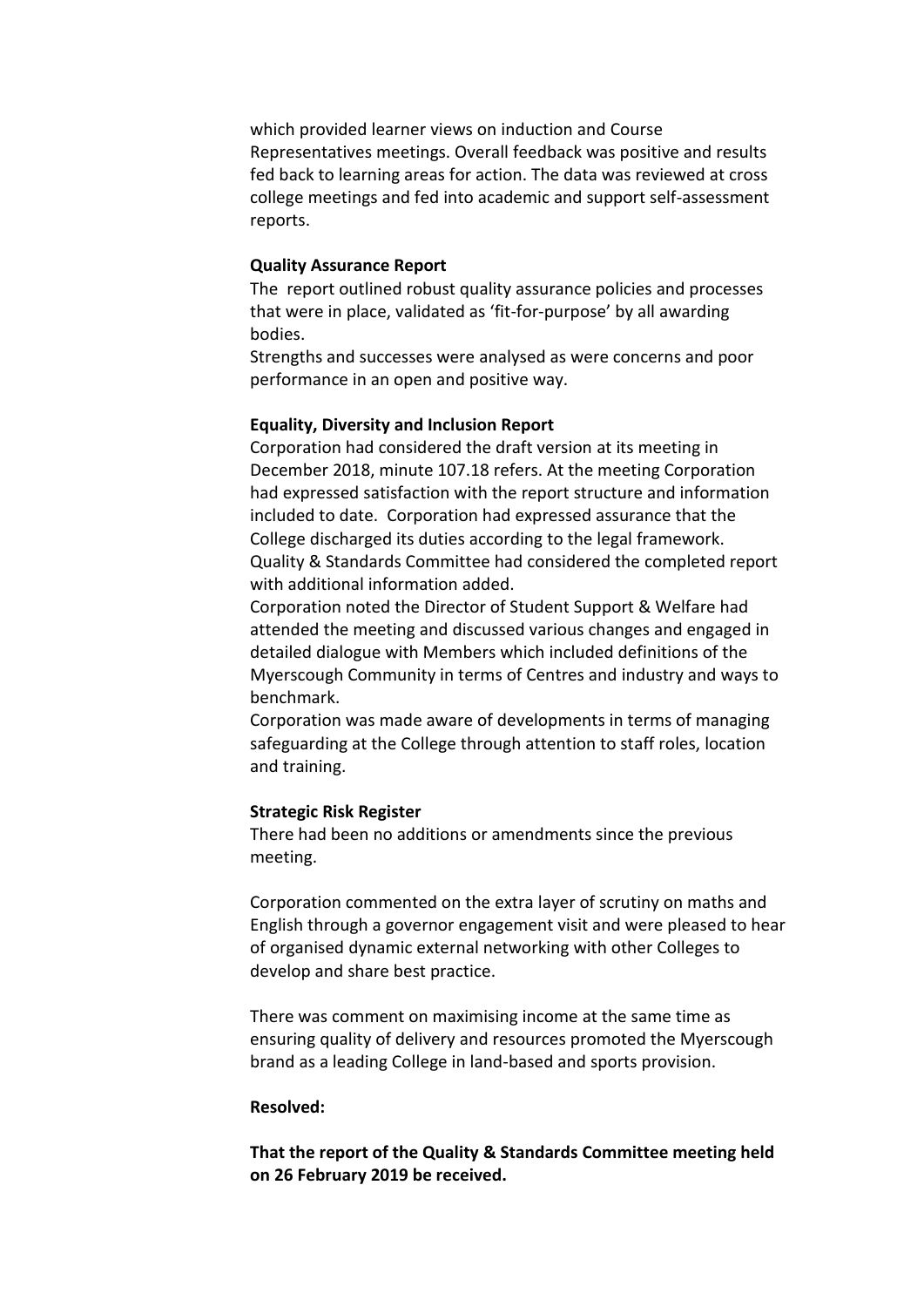#### **12.19** *Decision Report of the Finance and Resources Committee 5 March 2019*

# **Financial Regulations Annual Review**

Corporation noted that the regulations required a further review and approval in order to implement the new procurement application software being purchased and implemented later in the year.

Changes to the Financial Regulations included: Payroll procedures -Recognition of the Authorisation to Recruit Panel A2R.

Purchasing Processes - Implementation of proposals following the procurement internal audit. Measures would lead to an increase in circumstances requiring three quotes or formal tender and additional measures in the sign off of all invoices.

Minor changes made related to role titles and referencing.

Members had agreed the changes and commented on the considerable work involved around procurement and restructure of the Finance team and processes.

Training to staff would be rolled out and meetings were being held with budget holders. The new regulations would come into effect in the new financial year and after approval by Corporation.

Corporation concurred with Finance & Resources Committee recommendation for approval.

# **Matters for information:**

**The Principals Strategic Plan Progress Report 2018 / 2019. Financial Position Statement for Period Ended 31 January 2019 including Investments.**

**Capital Expenditure Report for Period Ended 31 January 2019. Myerscough Ventures Report for Period Ended 31 January 2010.**

The Committee received the regular reports on the various aspects of the College finances for the period ended 31 January 2019. It was pleasing to note that the finances of the College remained in a healthy state although the current and future budgets were challenging.

The surplus as a percentage of income (pre FRS102) was behind target at -0.1% (3.4% January 2018) although the balance sheet was healthy with a current ratio of 1:1.31 (1:1.25 January 2018) and cash days of 71.7 (61 January 2018).

Turnover was behind profile at £14.82m against a target of £15.37m with the same period last year at £15.10m.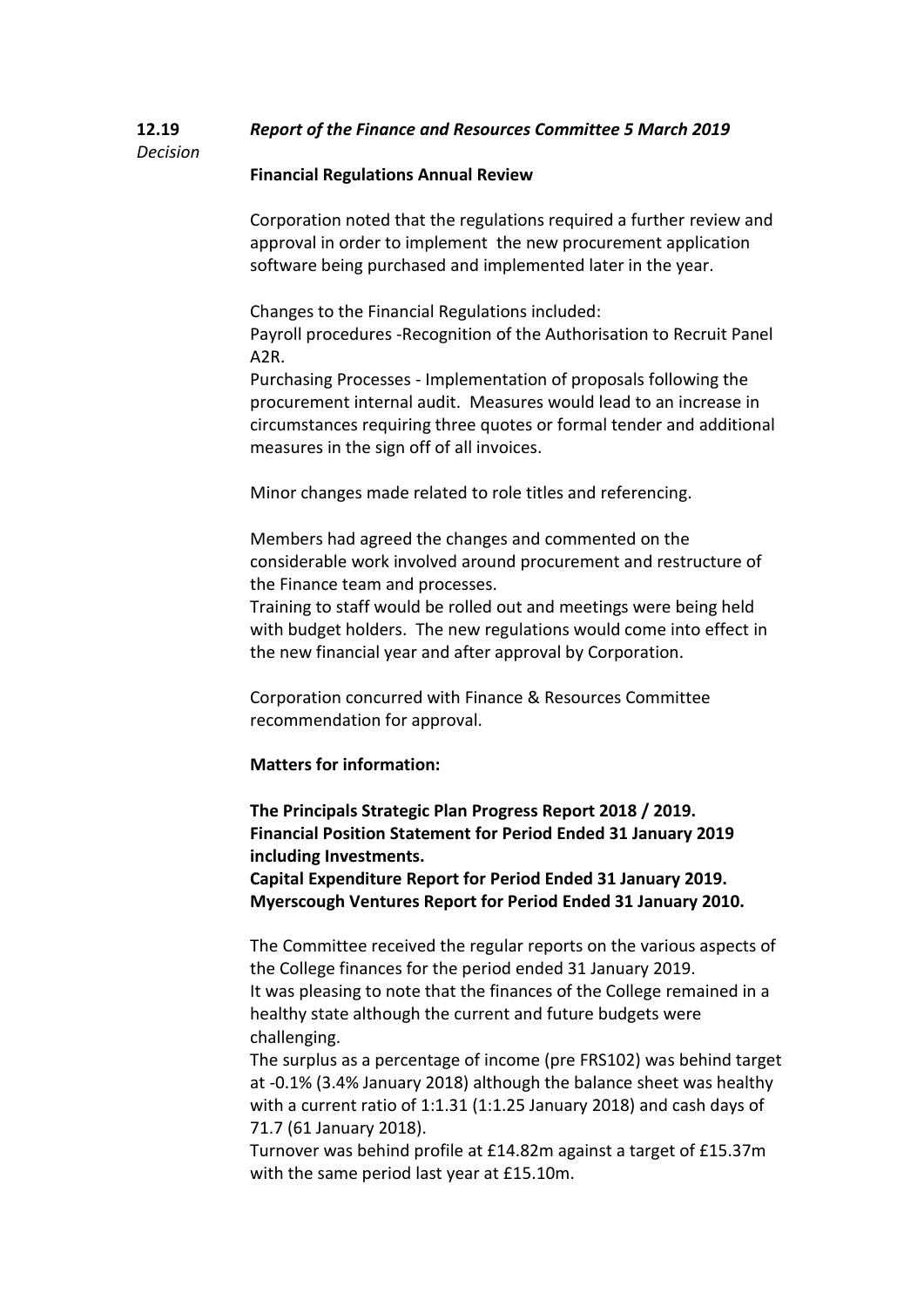Further Education had recruited to number and income targets. Higher Education recruitment was below target and would fall short of income targets, though recruitment to year 1 programmes was up on the previous year.

The adult classroom based activity was currently under budget but uptake was expected to increase.

Apprenticeship recruitment had levelled and it was expected the area would fall short of income targets despite considerable growth this year.

Staff costs as a percentage of income was 55.7% against a target of 57%.

Income from Myerscough Ventures was £0.531m behind a profile target of £0.623m.

Overall income to date was lower than budget by £559k (3.6%) and behind last year by £280k (1.9%).

Ventures income was £125k (4.3%) below budget.

Direct pay costs were £103k (1.9%) less than budget and £20k lower than the same time last year. This saving was due to staff efficiencies implemented in July 2018 and the ongoing processes to thoroughly review all recruitment arising through natural turnover,

The Farm budget was being closely monitored and to date the gross margin was £45k adverse to budget. The report on the Farm also included a copy of the Farm Improvement Plan which was welcomed by Governors.

The report indicated that the capital plan projects were performing to plan.

The Committee asked various question on the reports, which also reflected information provided the previous week at the Governor Briefing, and sought clarification in some areas for future meetings.

**Strategic Risk Register -** The Committee had received a report on risks associated with its areas of operation. Members wished to see the inclusion of the Augar Review on post 18 Education included in the register.

**College Funding Update -** The report outlined the main points of the allocation as follows:

The FE Funding Allocation for 2019/20, including high needs funding but excluding bursaries, was £10,933,504, being £116,928 lower than in the current year.

Within the total FE allocation was a High Needs 'element 2' Funding of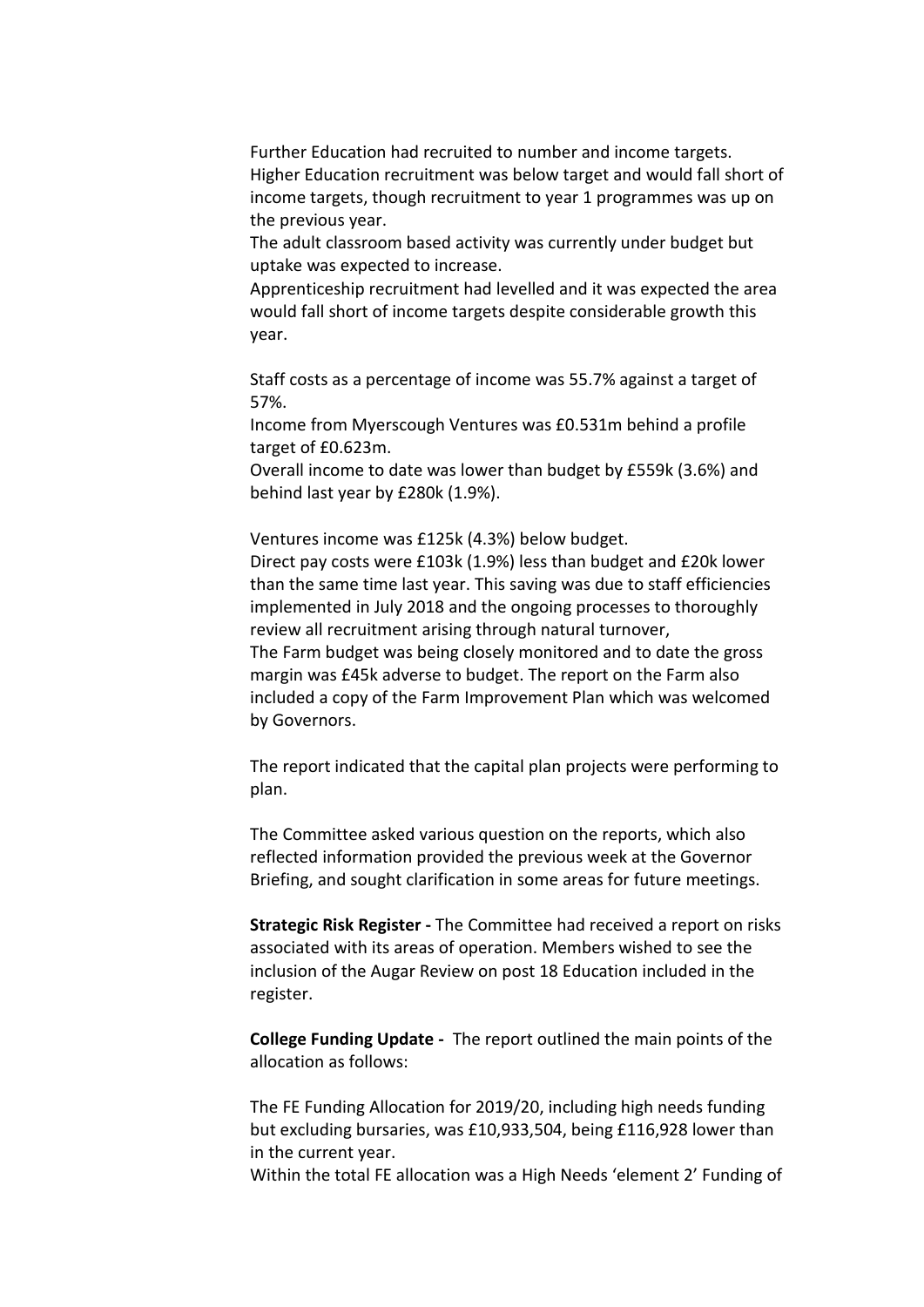£1,524,000 in respect of 254 learners, this represented an increase of £372,000 and 62 learners, in comparison to the current year. Excluding the positive effect of High Needs Funding the FE allocation is £9,409,504 that is £488,928 lower than in the current year. The principal reason for the reduction was reduced funding for English & maths delivery in the 2017-18 year.

Corporation noted that the reduction in English & Maths funding has been investigated and identified as an error in the ILR Data Returns. College has commenced an appeal for a revised FE 19/20 allocation. Other institutions were in the same position.

### **Policy on Sub-contracting**

Finance & Resources Committee had considered the Subcontractors Policy & Procedures together with the Supply Chain Fees and Charges Policies and Procedures for 2018/2019.

The aim of the policies was to ensure that all subcontracted provision is managed effectively and efficiently, whilst focusing on quality. The College recognises that effective subcontracts provide communities with added value, whilst strengthening the College offer and widening impact. In compliance with ESFA funding rules the policy will be reviewed each year by the Committee.

Corporation concurred with Committee approval in agreeing the Subcontracting Policies and procedures.

# **Human Resources for the Period Ending 31 January 2019**

The Committee had considered the above report which contained analysis of staff turnover, breakdown analysis of leavers, staff stability index and staff sickness statistics.

The Committee noted that staff turnover at 17.15% was in line with national average, overall staff sickness was at 1.91% an increase from the last quarter of 1.86% although it remained below the national average of 3.12%. There were 4 employees currently on long term sickness absence which was below the target of 6.

# **Health and Safety Report for the Period Ended 31 January 2019**

Members had considered the Health and Safety Report for the period ended 31 January 2019 which included a summary of key strengths, areas for improvement, actions taken and further actions planned.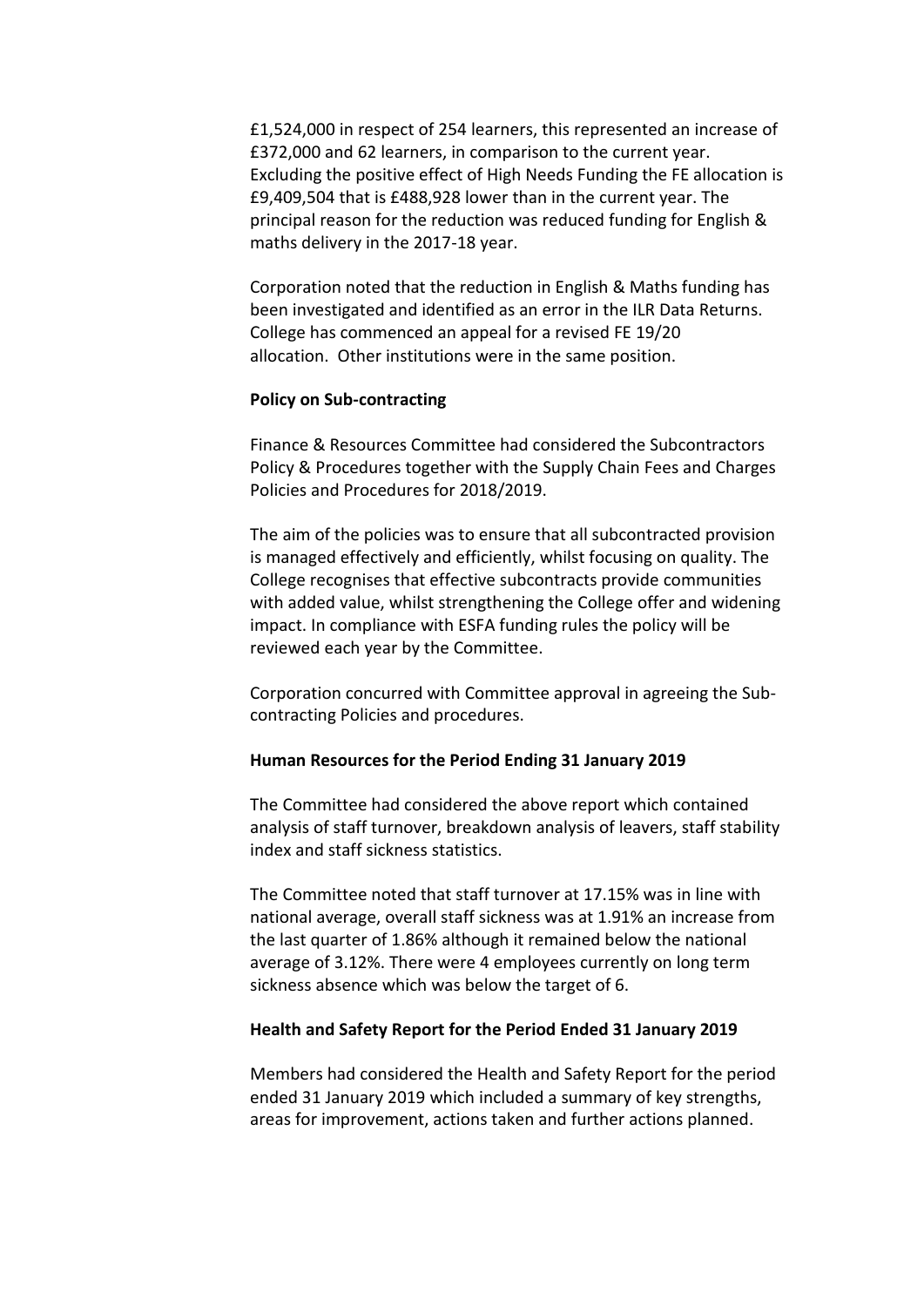The number of accidents had risen compared to the same period last year although there was nothing pointing to a significant area of concern. Slips, Trips and Falls remained the main cause of accidents or incidents. Only 6 RIDDOR reportable accidents occurred none of which required further investigation.

Details of audits undertaken and planned were included in the report.

# **Resolved:**

**That the Financial Regulations be approved as submitted.**

**That the matters for information be received**

#### **13.19** *College Funding 2019/20*

*Decision*

The report was considered by the Finance and Resources Committee at their meeting on 5 March 2019 when they noted the report.

- The ESFA on Friday 1 March published the Further Education Funding allocation of the College for 2019/20.
- The FE Funding Allocation for 2019/20, including high needs funding but excluding bursaries is £10,933,504, being £116,928 lower than in the current year.
- Within the total FE allocation was High needs 'element 2' funding of £1,524,000 in respect of 254 learners, this represents an increase of £372,000 and 62 learners in comparison to the current year.
- Excluding the positive effect of High Needs Funding the FE allocation was £9,409,504 that was £488,928 lower than in the current year. The principal reason for the reduction is reduced funding for English & maths delivery in the 2017-18 year.
- The reduction in English & maths has been investigated and identified as an error in our ILR Data Returns. The College had been in contact with the ESFA and commenced an appeal and will be submitting a business case to evidence the request for a revised FE 19/20 allocation.
- Principalship was working on both short and medium term measures to improve efficiency and attract additional students by expanding the curriculum offer, as presented to Governors 28th February.

The Deputy Principal Finance & Corporate Services will inform the members of Finance & Resources as soon as an outcome to the appeal has been received. The proposed budget for 2019/20 will be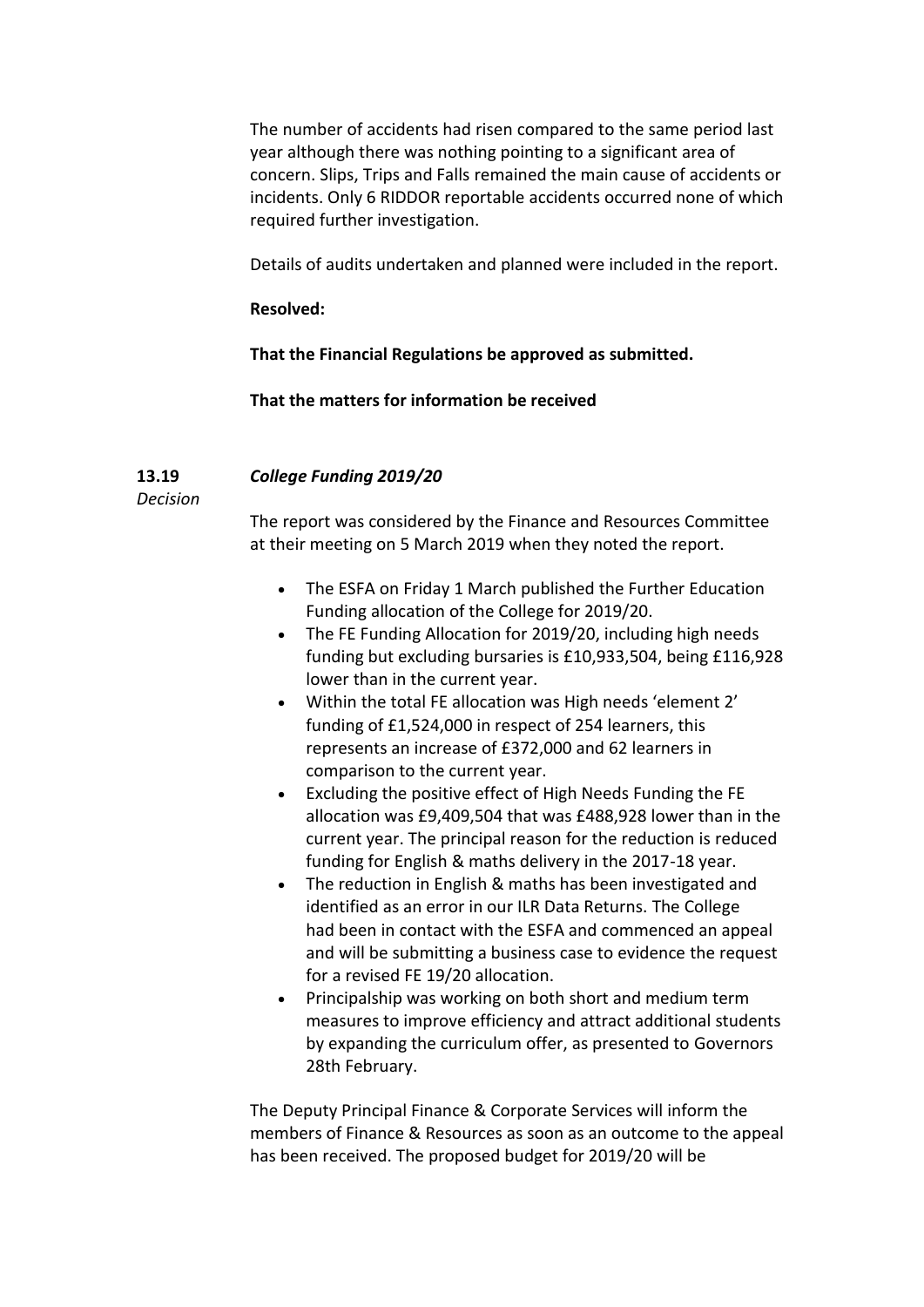presented to the Finance and Resources Committee at its meeting 2 July 2019 for recommendation to Corporation for approval 16th July 2019. The bursary funding allocation had not yet been received and was important to release the information as soon as possible. **Resolved: That the report on College Funding 2019/20 be received That the Chair be authorised to agree the Bursary Policy for 2019 / 2020 when funding is known. 14.19** *Decision Landex Peer Review Report* The Landex Peer Review took place on 14 and 15 November 2018. The Action Plan following the Peer Review addressed the recommendations contained therein. **Resolved That the Landex Peer Review Report ad Action Plan be received. 15.19** *Decision College Patron* The term of office of the College Patron, Edwin Booth, ends in July 2019. Edwin had confirmed that he would be willing to continue in office for a further term of office of four years. Following discussion it was **Resolved: That Edwin Booth be appointed College Patron for a further term of four years commencing 1 August 2019. 16.19** *Decision Statutory Risk Register* The College Risk Register is divided into 7 registers, that are considered at the Corporations Audit & Governance Committee (3 registers), Curriculum & Quality Committee (1 register) and Finance & Resources Committee (3 registers). Corporation then receives the Highest Risks as a summary report to review and comment as

> appropriate, in order to enable Corporation oversight of the Highest Risks following presentation of the registers at the Committees.